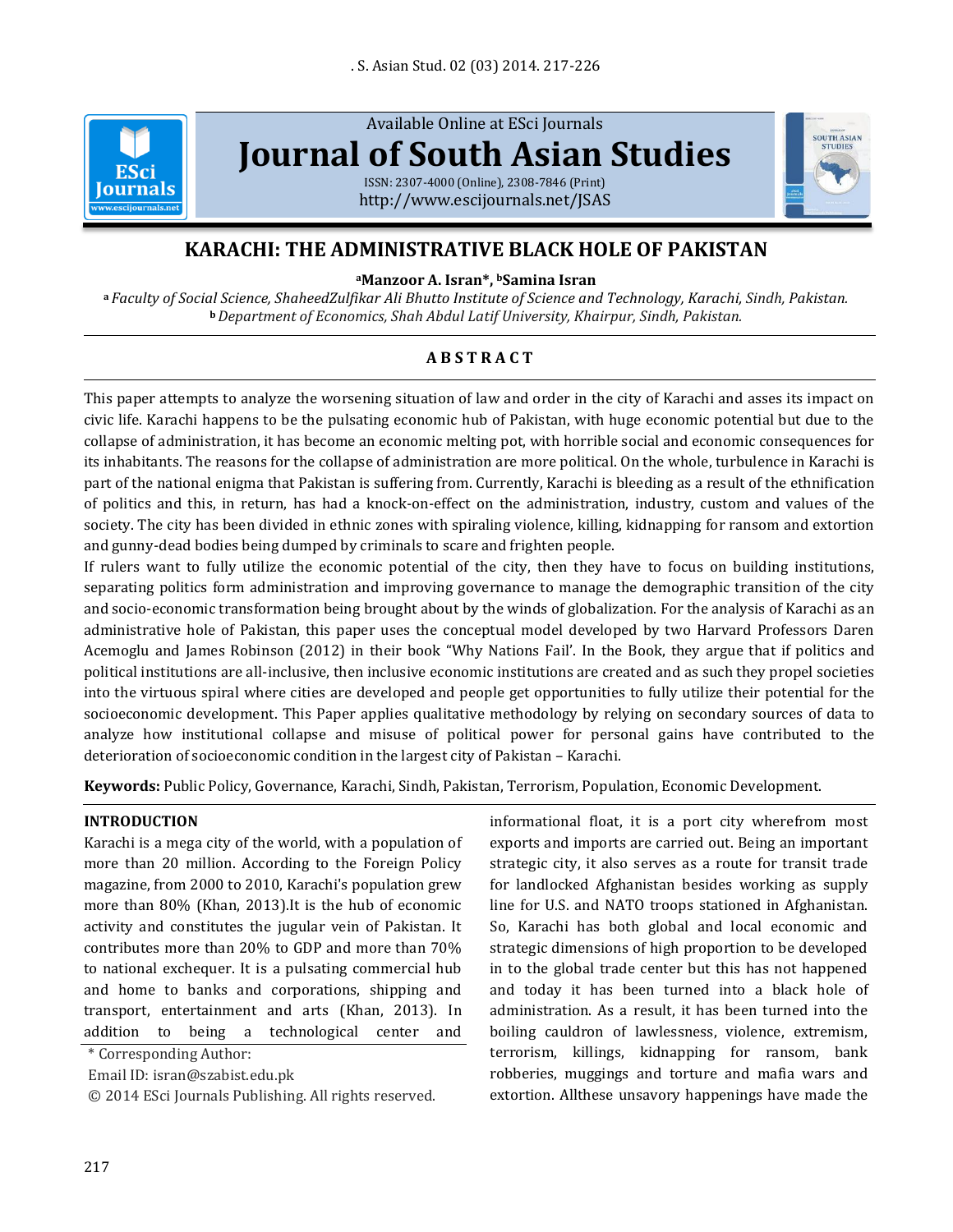life of inhabitants of Karachiwhat 17th century English Philosopher Thomas Hobbes called 'nasty, brutish, solitary and shortish'. Hobbes said these words when Europe was passing through the dark ages. Today Karachi too is passing through the same dark ages where all are against all and fighting pitched battles to grab power and resources. Hobbes said:"In such condition there is no place for industry, because the fruit thereof is uncertain, and consequently, not culture of the earth, no navigation, nor the use of commodities that may be imported by sea, no commodious building, no instruments of moving and removing such things as require much force, no knowledge of the face of the earth, no account of time, no arts, no letters, no society, and which is worst of all, continual fear and danger of violent death, and the life of man, solitary, poor, nasty, brutish, and short" (Koeller, 2005).

Due to this anarchic situation, Karachi suffers heavy economic losses and loses (Rehman, 2010).When it is closed due to strikes and such strikes are frequent. As a result of these strikes, about 70% of the mill and factory workers who live in the restless areas of the city were not able to go to work (Rehman, 2010). The biggest cause of all this mayhem the city is facing today is due to the collapse of administration and its total failure to maintain the law and order situation and provide safety and security to the life and limb of people so that they can carry out their usual lives. People are leaving the city, capital is flying out and businesses are being shifted to other cities or overseas. The youth that is the backbone of any vibrant city is feeling growingly frustrated and leaving to settle abroad for good. The apparent reason is the lack of safe social and economic environment where youth can feel safe. This drift among the youth is dangerous for the economic and social growth of the city. Hence, the city is deprived of all the vital human resources.

The failure of the administration can be attributed to the reluctance and psyche of rulers to build democratic and developmental institutions to serve people without any discrimination. The reflection of this attitude is seen in Karachi as well where administration is more politicized on an ethnic basis. According to Laurent Gayer (2003), the seeds of ethnic politics were sown when the Government of Pakistan, dominated by bureaucracy that migrated from India in the wake of partition, decided to turn Karachi into a federally administered area. This was resisted by the local people who termed the Mohajir population and bureaucracy as arrogant and hateful of the sons of the soil (Gayer, 2003).It is unfortunate to note that the politicization of administration of Karachi has been done by different military regimes with ulterior motives to use metropolis as a constituency for their political support and use it as a proxy against opponents. While adopting a corporatist approach, the dictatorial regimes patronized certain religio-ethnic political parties to participate in the political activities and banned the national political parties which were opposed to them. This has led to more polarization and divided society on the ethnic and sectarian basis.

### **CONCEPTUAL FRAMEWORK**

To analyze the worsening political and economic situation of Karachi, this paper uses the 'Institutional Model', developed by two Harvard Professors Daren Acemoglu and James Robinson (2012) in their book "Why Nations Fail'. In the book, they argue that it is politics and political institutions that determine the pace of development, level of the openness of society, its willingness to allow creative destruction and, rule of law and social and economic inequalities. To them, the intimate relationship between political and economic institutions is the key to development and plays a decisive role. They vociferously argue that if politics is all-inclusive it, it promotes a virtuous spiral and if it is bad it spawns a vicious spiral. Sadly in Pakistan, politics has produced a more vicious spiral than virtuous, if we look at it objectively, because it has been used by politicians to promote their personal interests rather than public interest. This has been done by both democrats and dictators alike. And interestingly, no attempt has been made since the creation of Pakistan in 1947 till date to use politics as tool of state and national building to establish inclusive political and economic institutions. As a result, the state has miserably lost its capacity to maintain the law and order and cultivate different ethnic groups into a cohesive political community, with common national thinking and consciousness, sharing common goals. The increasing political polarization and socio-economic conflicts have weakened the state to the extent that it has lost its capacity to manage conflicts and society

Acemoglu and Robinson (2012)argue that it is politics and political institutions that produce either poverty or prosperity. In this regard, they cite two opposite examples of U.S and China. U.S ushered itself in the era of new economic prosperity after 1619 as a result of the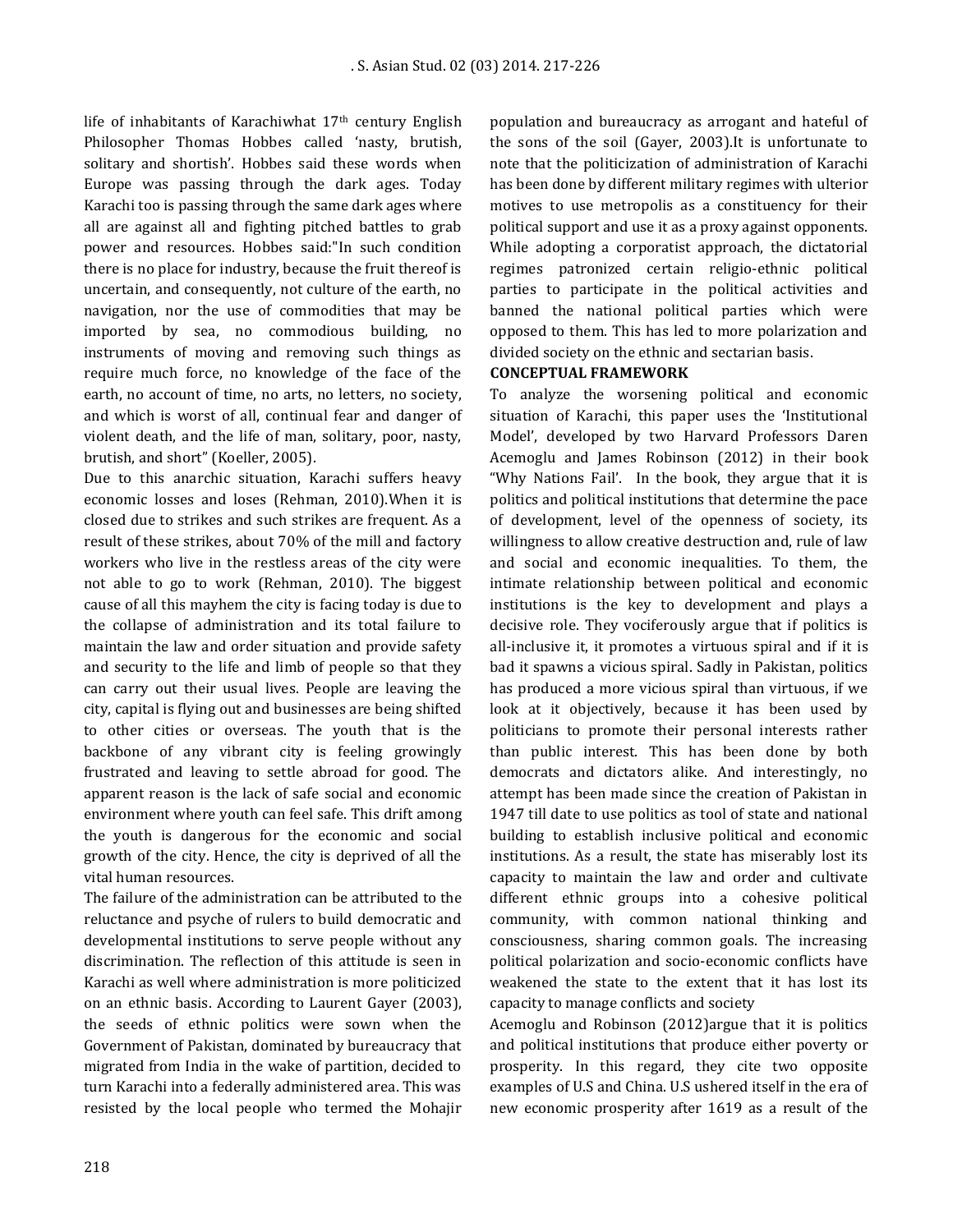emergence of inclusive political institutions. On the other hand China plunged into the economic darkness as a result of Mao Zedong's politics of reform and Industrialization of Chinese society under 'Great Leap Forward' in 1950; It led to starvation and famine due to dictatorial policies not based on the will of the people.

The work of Acemoglu and Robinson (2012) show there is a synergistic relationship between political and economic institutions. If political institutions are inclusive, then they produce inclusive economic institutions that create inclusive markets, which not only give people freedom to pursue the vocations in life that best suit their talents but also provide a level playing field that gives them the opportunity to do so. Those who have good ideas will be able to start businesses, workers will tend to go to activities where their productivity is greater, and less efficient firms can be replaced by more efficient ones. On the other hand, extractive political institutions concentrate power in the hands of a narrow elite and place few constraints on the exercise of this power .Economic institutions are then often structured by this elite to extract resources from the rest of the society .Extractive economic institutions thus naturally accompany extractive political institutions that are designed to consolidate the dominance of narrow elite.

No doubt, institutional building in the post-colonial societies has remained a sharp focus of international and national studies in various countries. For example, the classical modernization theory in 1960's attributed this phenomenon to the underdevelopment of political systems built on weak political processes such as political socialization, articulation and aggregation of interests. It should be noted that in the formative years of Pakistan, the political processes were strangulated by overdeveloped civil-military bureaucracy (Alavi, 1972) as it was afraid of the democratic forces and thought that if they takeover then the combo of civil-military would not enjoy the power, perks and privileges in the years to come. Hence, serious setbacks to the political developments came when the Ayub regime banned political parties under Elective Bodies Disqualification Order (EBDO) and only those political forces that extended their support to his regime were allowed to participate in the military controlled political system and in return regime offered political and economic patronage (Shafqat, 1989). Such actions of the Ayub regime damaged the process of state and national building in Pakistan colossally and paved way for the dismemberment of Pakistan in 1971 (Ali, 2009).

Sameul P. Huntington was one of the early social scientists who vociferously advocated the idea of state building in the Third World prior to the initiation of social and economic development process. In his interpretation of events, Huntington conclusively argued that the nature of the transformation process in the developing countries, especially in the early phases, was such that it would lead to political instability or even chaos if steps were not taken as part of the state building. One of his theses was that the initiation of an economic development processes would leads to expectation and if those expectations far exceeded than what could be redeemed then result would be increasingly widespread frustration among the citizens which, in turn, would prompt uprisings and rebellion (Marteinsuen, 1997).

When we look at Pakistan today, the views of Huntington, articulated in 1960's, sound true and most of the parts of Pakistan, from KPK to Karachi and Baluchistan, are in turmoil and people are protesting for the safety and security of their lives and limb but the state does not have the capacity to provide and government seems to be totally absent. As a result, the very fiber of social contract of the state with people is being eroded beyond control.

Some analysts argue that even after a lapse of 66 years to its independence, Pakistan is still grappling with the fundamental issues of institutional building, poverty, unemployment, inflation, bad governance, corruption, growing social and political polarization, dilapidating educational and health system and last but not least the worsening law and order situation, extremism and terrorism that is ravaging the public life and bringing economic activity to halt. The 8<sup>th</sup> June, 2014, attack on Karachi Airport by the TTP is glaring example of the failure of the state and its agencies to keep people and its vital installation safe from terrorist attacks. Before that a church in Peshawar was attacked in September 2013, killing 83 and injuring 100, including women and children is glaring example of the failure of the state to protect its citizens. And this unequivocally defies the ideals of Jinnah who had envisioned Pakistan as secular and democratic state where the rights or minorities would be protected and everyone would live in peace and harmony. There is no peace and harmony in the country – they have become rare commodity. Karachi,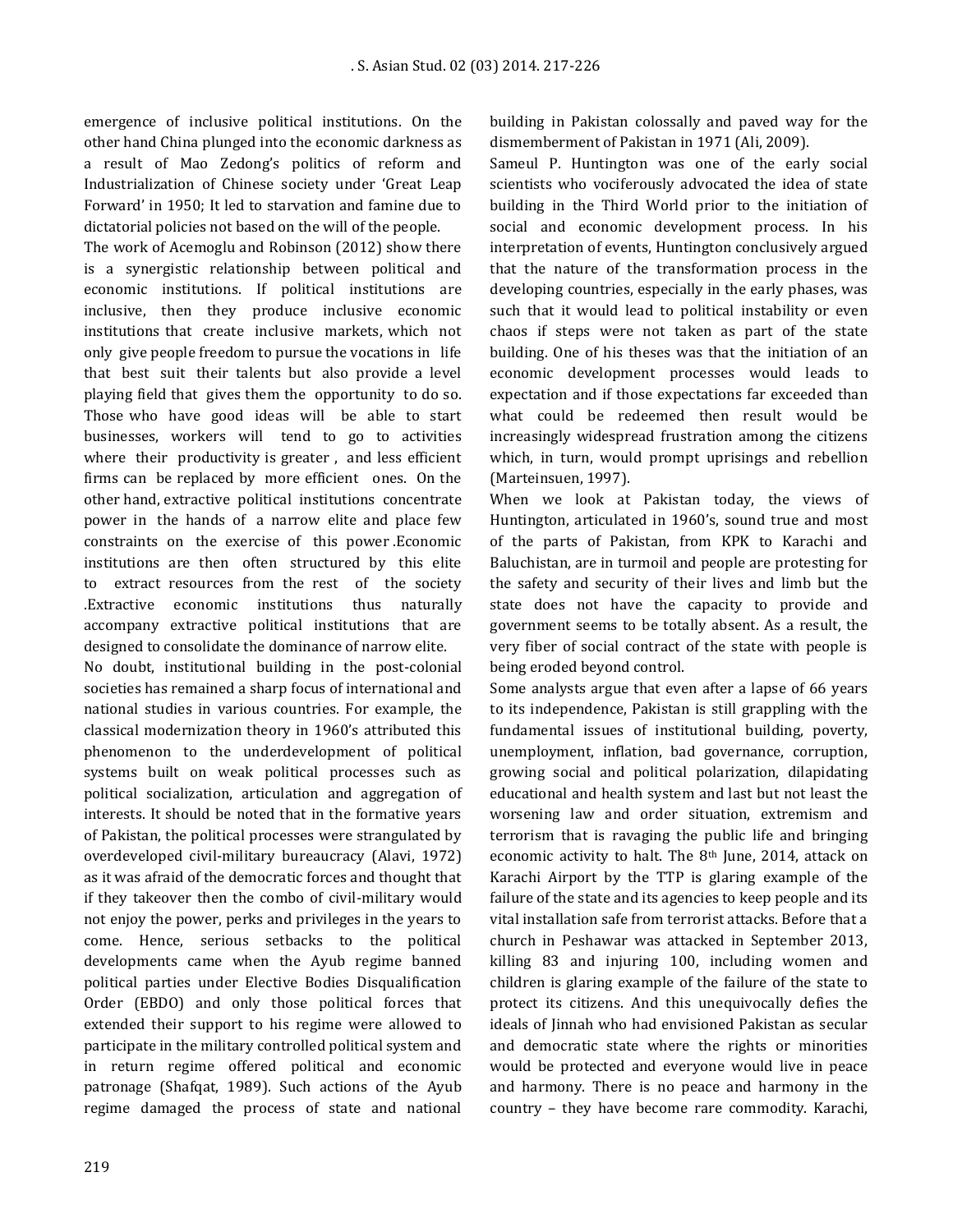the financial hub of the country, has become boiling cauldron of violence and insurgencies. Here is some gist of international studies that depicts Pakistan in very dismal light. Prof. Stephen Cohen (2004) in his book "The idea of Pakistan" raises the questions: Is it a 'rogue state', 'a delinquent nation', 'Taliban East' a 'failing state' or just 'misunderstood but an effective U.S. ally'.

Anatol Levin (2011), in his book "Pakistan: A Hard Country" maintains "Pakistan is divided, disorganized, economically backward, corrupt, violent, unjust, often savagely oppressive toward the poor and women, and home to extremely dangerous forms of extremism and terrorism."

Dr. Ayesha Siddiqa (2007), Woodrow Wilson scholar, in her book "Military Inc" calls Pakistan praetorian state which allows the military to partner with various other elite groups to extract resources and power.

Dr. Ishtiaque Qureshi (2011), in his book calls Pakistan "Garrison State' where military is engaged in efforts to consolidate its power in the society as major partner.

Another study "Pakistan: Can the United States Secure an Insecure State" (2010). Conducted by RAND Corporation (Fair, 2010) attributes problems being faced by Pakistani state to imbalanced civil-military relationship and indulgence of security establishment to run Islamist proxies in neighboring countries to foment trouble and use that trouble as bargain point for the settlement of Kashmir issue with India.

Overall, the above cited studies amply demonstrate that Pakistan is struggling for its survival and is facing a serious existential crisis. It is faced with multiple threats on internal and external fronts and most of the threats are the creation of its own actions due to misconceived policies being pursued by the ruling elite since its creation.

### **POLITICIZATION OF ADMINISTRATION**

As said earlier Karachi's volcanic situation is part of the overall national enigma of administrative and institutional failure that Pakistan is suffering from. Administration and institutions have collapsed and governance is decaying with the passing of every day and majority of people live a life without economic, social and security protection. Karachi, the largest city in Pakistan, has borne the major burnt of national chaos and collapse of institutional and administrative machinery that has given rise to personal rule and ethnification of politics. These developments, in return,have had a knock-on-effect on the administration, industry, custom and values of the society. The city has been divided in ethnic zones with spiraling violence, killing, kidnapping for ransom and extortion and gunnydead bodies being dumped by criminals to scare and frighten people.

The politicization of administration happened in Karachi during the time of Zia and Musharraf as a result of the coup in July, 1977 and October, 1998. Zia toppled down the democratically elected regime of Bhutto who had a very different vision about the development of Karachi as the most modern city on the pattern of Hong Kong and Singapore or Dubai of today. The problem with dictatorial politics is that it lacks legitimacy and support of the masses; what it does is try to win over the support of urban masses by playing narrow politics on ethnic and religious basis. In the case of Karachi, the same happened. Both Zia and Musharraf pursued this kind of politics to sideline their opponents by patronizing religious and ethnic parties. Facing resistance at national level, both tried to woo the ethnic and nationalist political parties by offering them perks, privileges, power and special funds. Ethno-religious politics has played havoc with the administration. During 1978-88, the city institutions fell apart due to army rule and the absence of transparency and accountability and "the decade also saw the rise of Mohajir Quami Movement and its conflict with the establishment on the one hand and Sindhi nationalism on the other. Military regime of Zia embarked on the project of Islamisation of the society and it was introduced in Karachi too, which resulted in the closing down of Karachi's active night life, racecourses, bars, billiard rooms and a number of cinemas. All this had adverse effects on Karachi's cultural and intellectual life" (Hasan and Mohib, 2003).A ban on liberal culture, arts and politics provided a germinating ground to the politics of parochialism; politics was used as tool for controlling power and resources which were considered essential for political growth. The military government held local body's election in 1987 in which MQM swept polls in Karachi and Hyderabad. It appointed its mayors and controlled the city administration. People thought that the entry of MQM would bring more peace to the city but what happened as consequence was contrary to what people generally believed. Since 1987 MQM has dominated the urban politics of Karachi. The ethnic politics and the MQM-establishment conflict has dominated political scene of Karachi, leading to targeted killings, strikes, and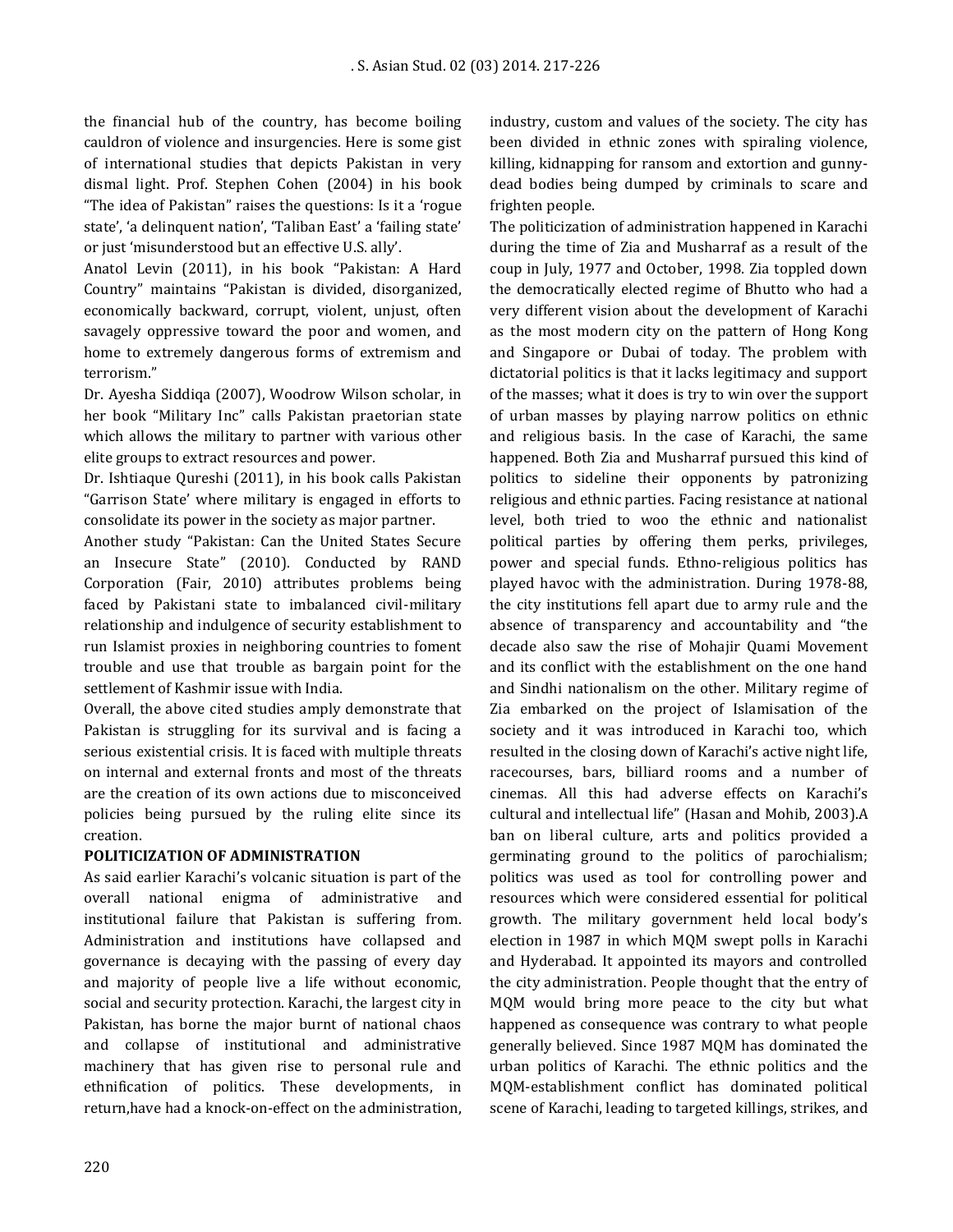street violence and police excesses. As a result, industry has shifted to other parts of Pakistan and unemployment in Karachi increased (Hasan and Mohib, 2003). Hassan(2003)further observes,"During this globalization and structural adjustment has had a negative impact on Karachi's job market and resulted in widening economic inequalities and inflation. Since then no new schemes or development projects on a large scale have been initiated, homelessness has increased and so have the expansion of Katchiabadis and the densification of inner city slums".

While following the footprints of Zia, Musharraf played the same kind of politics as his predecessor did. His politics damaged Karachi more than anybody else and added more salt to the already pestering ethnic wounds of Karachi. The five districts of Karachi were merged into one district with the city Nazim as its CEO under Sindh Local Government Ordinance of 2001, and Hyderabad, which was smaller than Karachi, was broken into several districts. Some political parties and nationalist opposed this move of Musharraf and equated it with the division of Sindh. Musharraf handed over the power and control of resources of Karachi to MQM. According to some analyst, this was the peak of politicization of administration. The whole city administration was handed over toa particular party, and even theChief Minister of Sindh was a lame duck as far as Karachi administration was concerned. The incident of 12 October is glaring example of when the city witnessed carnage on an occasion of a visit by the former Chief Justice to Karachi. The entire city administration was

just a spectator to the gory incident where more than 50 human lives were lost. It was done just to placate the dictator who was opposed to the Chief Justice on personal grounds.

### **KARACHI IN MALTHUSIAN TRAP**

The ethnification of politics and politicization of the city administration and institutions has led to uneven development of the city and urban governance and planning is emerging as the major problem. Karachi has evolved demographically, economically and politically but the growth of Karachi administration has remained stunted. It lacks the capacity to tackle the socio-economic issues. Further, the Politics and economy of Karachi over the years has become more complex and intricate due to uneven distribution of power and resources, so is the management and planning due to absence of administrative autonomy and lack of vision on the part of bureaucracy. Owing to the heavy influx of people from up-country due to unemployment and militancy, there has been an unprecedented growth of slums. According to the Foreign Policy Magazine, Karachi is growing faster than New York and Shenzhen. Karachi today seems to be in a proverbial 'Malthusian Trap' (Khan, 2013). The mammoth population increase is outstripping scare resources and the administration of the city has failed to manage those issues arising out of population increase. The slums are growing but without basic amenities of life such as health, education, sanitation and infrastructure.At present Karachi has a population of 20 million consisting of different ethnic groups. Figure 1shows the ethniccomposition of Karachi (Nafees, 2012).



Figure 1. Ethnic composition of Karachi according to 1998 census. Source: MohammadNafees, (2012), *Karachi: The State of Crimes*.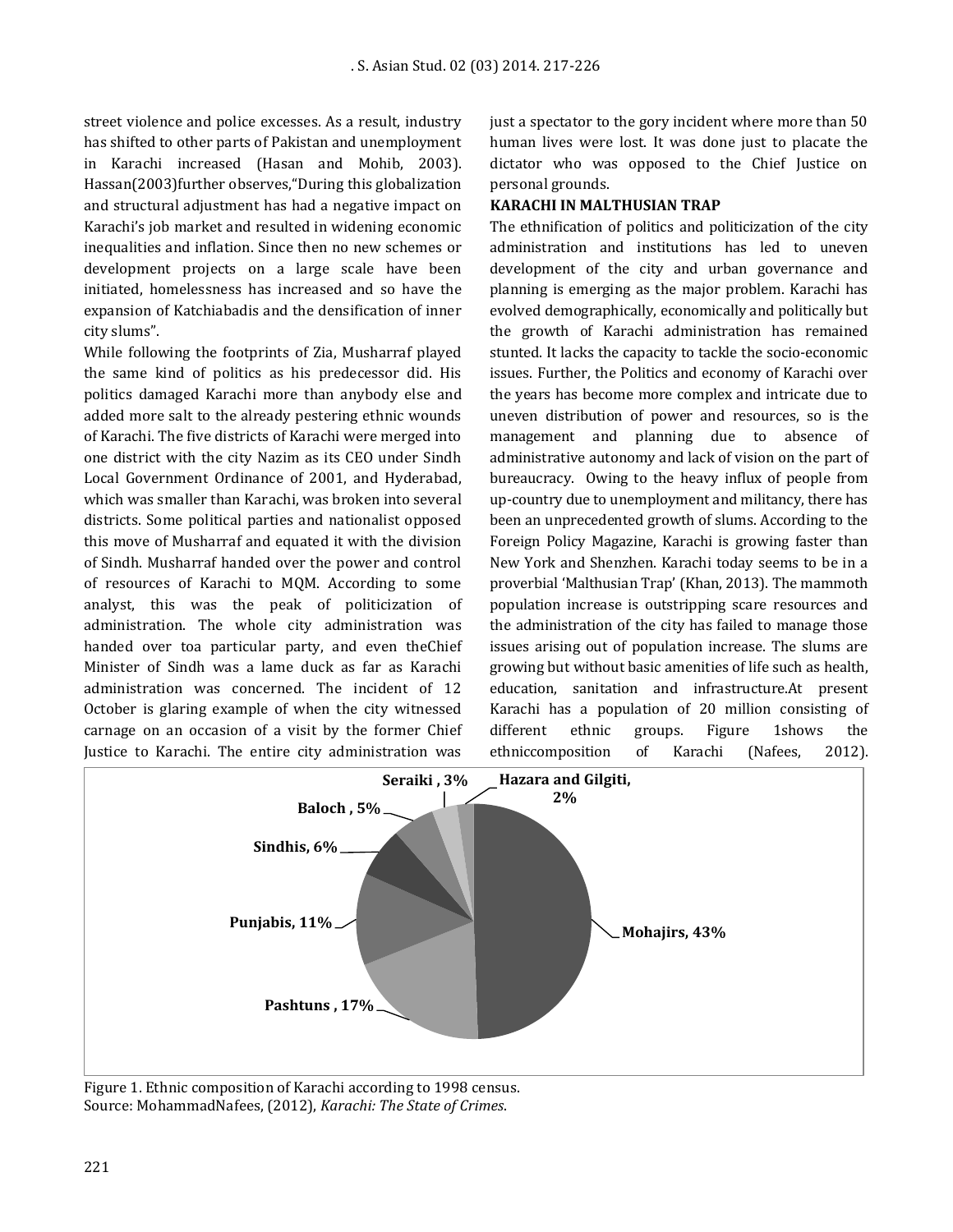The current ethnic composition is in total contrast to the one before partition where Sindhis were the highest ethnic community having a population share of 61.2% and Urdu speaking merely 6.3% percent shown in Figure 2 (Hasan and Mohib, 2003). As a matter of fact, the uneven distribution of ethnic composition has led to uneven distribution of power and resources and this has impacted the very nature of city administration which is highly ethnicized; the ethnification of the administration can be judged from the fact that Sindhis, who supported the partition and welcomed refugees from India, are denied of access to admission in major educational institutions of Karachi. Today minority ethnic groups feel marginalized and excluded and this marginalization has led to violent and criminal politics because of the politics of patronage introduced by dictators; where power is concentrated in the hands of their favorite political groups and has marginalized others from opportunities the city offers.



Figure 2.Ethnic composition of Karachi before partition.

Source: ArifHasan and Masooma Mohib, (2003). Urban Slums Reports: The case of Karachi, Pakistan.

#### **CRIMINALIZATION OF POLITICS**

The major problem Karachi is suffering from, as a result of ethnification of politics and politicization of administration promoted by dictators to server their ends at the cost of Karachi's ethnic harmony, is the increasing criminalization of politics. Before partition, Karachi was a peaceful city where different ethnic groups lived in complete harmony without disturbing each other and politics was for the overall development of city. Administration was free from all kinds of biases and served the people selflessly but today Karachi is a boiling cauldron of ethnic hate and criminalization of politics. And nearly all the politico-religious parties have its armed wings and use violence and targeted killings as tool to intimidate and harass opponents. No mega city in the world has this kind of politics and political parties who run armed wings to grab power and resources. Today Karachi has become a den of crime where outlaws are running at large without any fear of law. According to a report submitted by Ranger and Police in the Supreme Court of Pakistan, there are over 110,000

absconders in Sindh out of which 33,665 are in Karachi. Moreover, there are pending cases of 1,486 absconders in the anti-terrorism court (*The News*, 2013). The criminalization of politics has given rise to unprecedented violence. The violence is allegedly perpetrated by different militant groups and gangs operating in rundown areas of the city like Malir, Lyari, Mangopir and Kati Pehari, Baldia Town etc. These areas have become incubators, producing criminals and militants who have turned the peaceful life of people hellish. Violence in Karachi is multifaceted and different types of violence such as ethno-political, militant, sectarian and criminal has engulfed the city and has claimed more than 7000 lives since 2008 (Yusuf, 2012).Data collected by different sources suggests that out of all the 11,990 civilians who lost their lives due to bombing, suicide and other fatal attacks in the country during the last eight years, Karachi's share is nearly 50%. From 2003 through 2011, nearly 5549 people were eaten up by different types ofviolence in the city, involving target killings and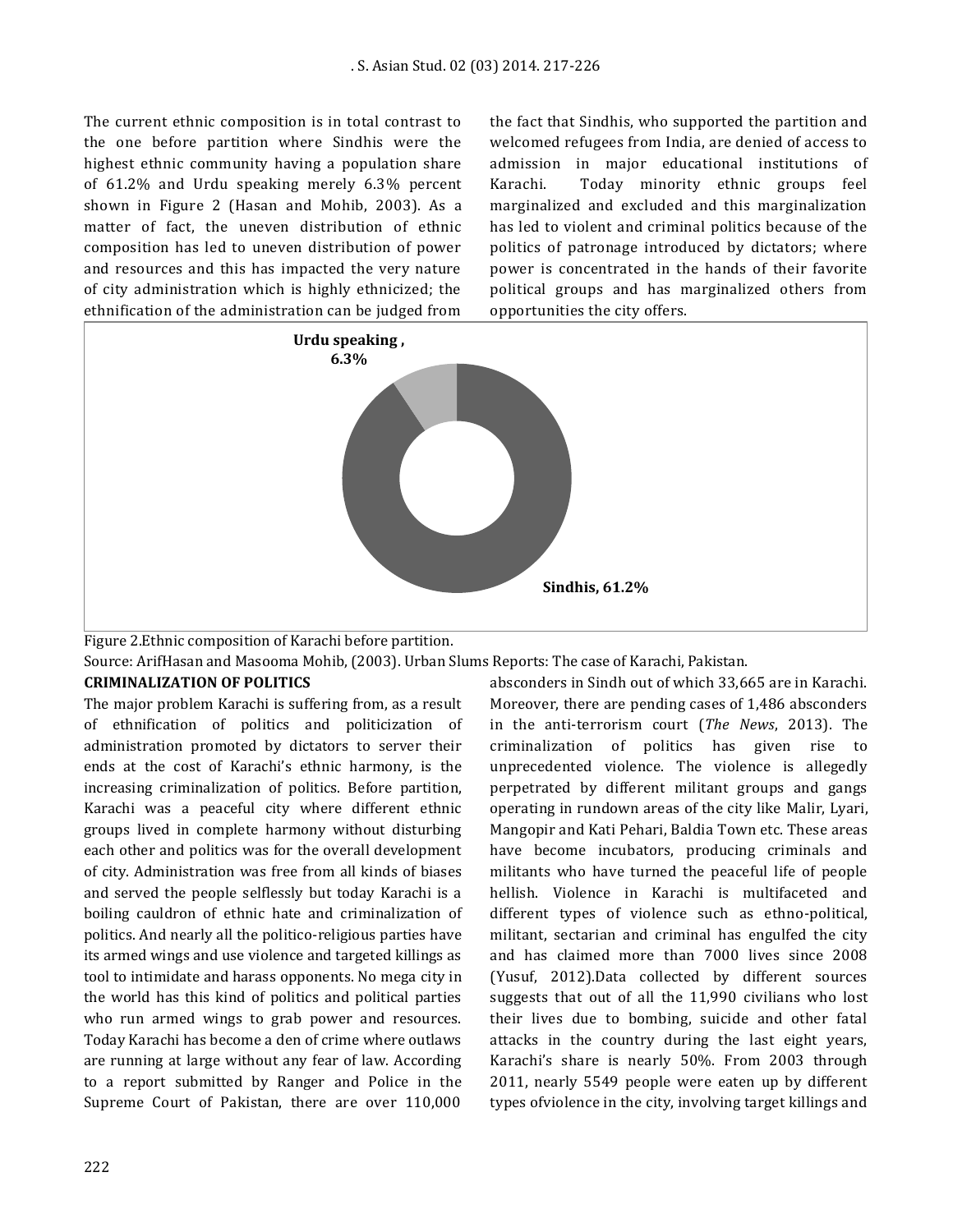sectarianism (Yusuf, 2012).

Another report that appeared in the Express Tribune (2013, January 8) provides information about the victims of Karachi killings and the major causes of these deaths were attributed to kidnapping, gang war in Lyari, sectarian conflicts, ethnic killings, political rivalry, police encounter, and many other reasons (Report of Express Tribune, 2013, January 8).

Where there is no development and availability of basic amenities of life, there is more poverty and crime and this can be judged from Figure 4 which shows the more infected areas of Karachi targeted killing.



Figure 3. Deadliest Year for Karachi. Source: *Express Tribune* (2013, January 8)



Figure 4. Target Killings – 2012Source: *Dawn*(2011, August 28).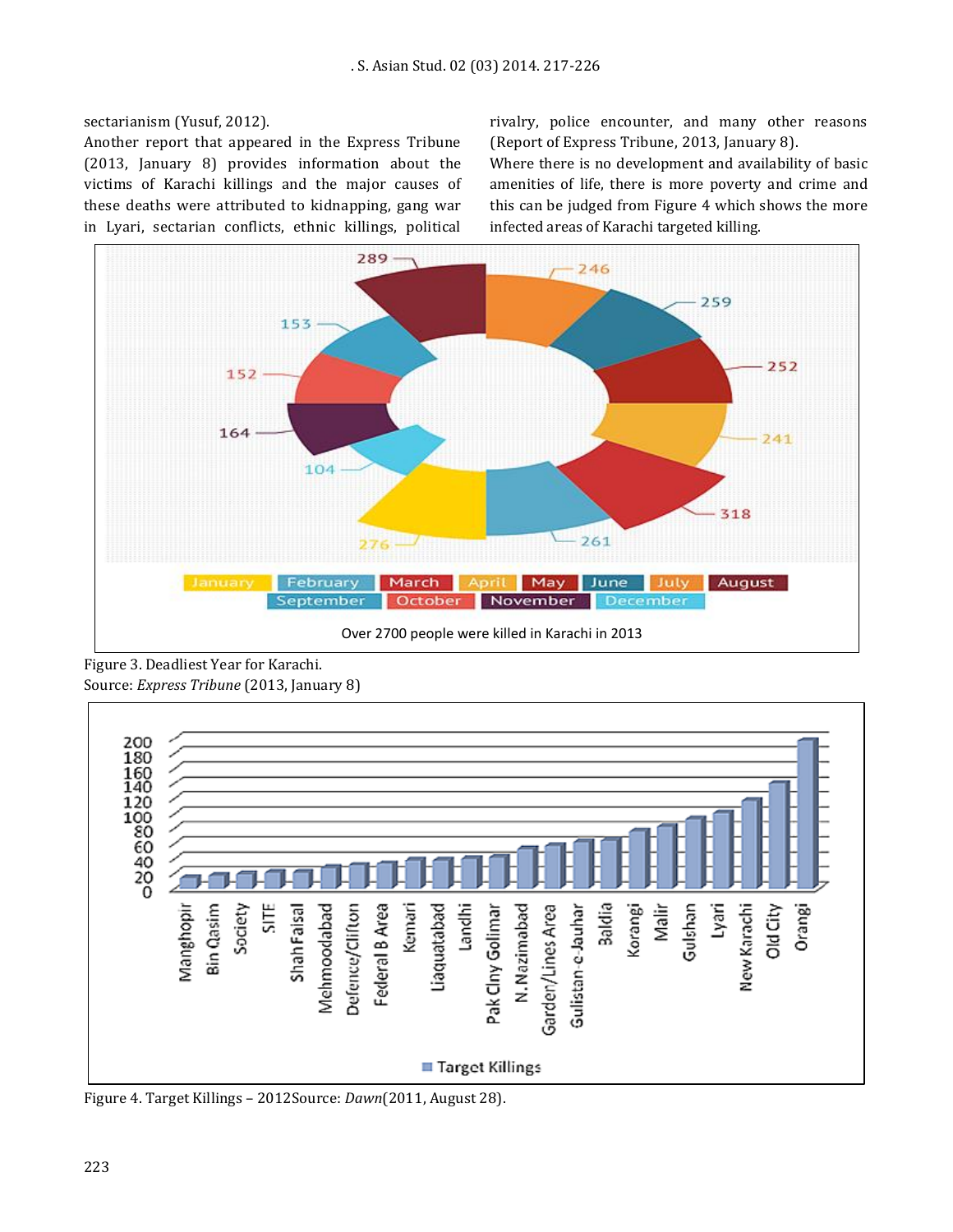Keeping in view the violent nature of the city, Karachi has been declared the 'most dangerous megacity' in the world by the US magazine 'Foreign Policy' (Khan, 2013). According to the magazine, "Gangs tied to political parties have long operated in the poorer parts of the city, running extortion rings and land-grab schemes. More recently, Pakistani Taliban militants have also gained a foothold in the city, carving out territory in neighborhoods like Manghopir, where they run criminal and smuggling rackets, rob banks, and administer a cruel and terrifying justice. From restive Baluchistan province, in Pakistan's west, a war economy driven by more than a decade of conflict in Afghanistan has opened Karachi and its ports to narcotics and weapons smuggling. Pitched firefights that go on for days between gangs, or between gangs and the police, are not uncommon"(Khan,2012).

While comparing the homicide rates of Karachi with Mumbai, the magazine presents data that puts Karachi ahead of Mumbai in criminal and smuggling activities. According to the magazine, "Karachi is far and away the world's most dangerous megacity, with a homicide rate of 12.3 per 100,000 residents, some 25% higher than any other major city. Consider this telling statistic from a megacity next door: In 2011, 202 murders occurred in Mumbai, India. Karachi had 1,723 and more than 2,000 in 2012"(Khan, 2013).

A recent report by the Wall Street Journal (Shahand Hasan, 2014) has rung alarm bells for Karachites, who have become weary of terrorist activities in the city. According to report, "TTP dominates 33 of Karachi's 178 administrative units — known as union councils and controls 1/3 of the city".

The reason for the failure of administration to establish writ of the law can be attributed to the increasing politicization of the administration and further there is no strategic management at the top. It is the strategic management that glues institutions together and creates alignment amongst relevant departments. So, in the absence of strategic management at the top, institutions lack cohesiveness and coordination because for tackling crime and militancy, there is a need of a strong criminal justice system and close cooperation between judiciary and policy. The lack of this cooperation and coordination can be judged from the statement of Karachi police Chief Mr. Shahid Hayat who complained that the criminals and terrorists being caught by police are not punished by the Judiciary(Dawn, December 9, 2013).

#### **KARACHI: FROM METROPOLITANISM TO TRIBALISM**

Karachi, known as KalachiJo Goth, emerged as a fishing town in 1729(Gayer, 2003). But it was turned into a garrison town when Charles Napier reached the shores of Karachi in 1843 and used it as military outpost for landing troops for their military campaigns to secure Afghanistan in order to prevent Russian from reaching warm water (Hasan andMohiba, 2003). The Karachi port finally emerged as strategic asset for the British, linking Sindh's hinterland and Punjab with Persian Gulf and China for conducting trade (Gayer,2003). Karachi first witnessed modernization when it was linked with its hinterland and Punjab through railway as a means of transportation of cotton to India. Being a conduit of trade, it benefitted a great deal from the American cotton crisis in 1860 and in 1870 McLeod Road became the hub of commercial and financial activities, housing a big number of European firms and Banks (Gayer, 2003). In 1899, Karachi replaced Bombay as a wheat exporter and by the same time Empress Market became the second largest vegetable market in the world after Bombay (Gayer, 2003).

So, keeping in view the economic viability and the state of Karachi emerging as apulsating trading center in the region, political movement was launched by politicians for the separation of Sindh from Bombay and finally Sindh got separate status as a province in 1935 and as a result, all the government offices and trade organization were shifted to Karachi. At the time of creation of Pakistan, Karachi was made the capital of Pakistan but laterthe capital was shifted to Rawalpindi.

From the above brief historical background, we can deduce that Karachi had all the trappings to be an important node in the architecture of globalization, along with other cities like Mumbai, Seoul, Singapore, Hong Kong, Dubai, etc. Without a doubt, Karachi is a global city considering its international trading potential and strategic location. Different governments should have tried to develop transnational relationship with other cities in the region. While highlighting the importance of global cities, Professor Saskia Sassen of Columbia University, the leading urban theorist of the global world, argues in her book 'Global City' (2001)."Cities are major nodes in the interconnected systems of information and money, and the wealth that they capture is intimately related to the specialized businesses that facilitate those flows -- financial institutions, consulting firms, accounting firms, law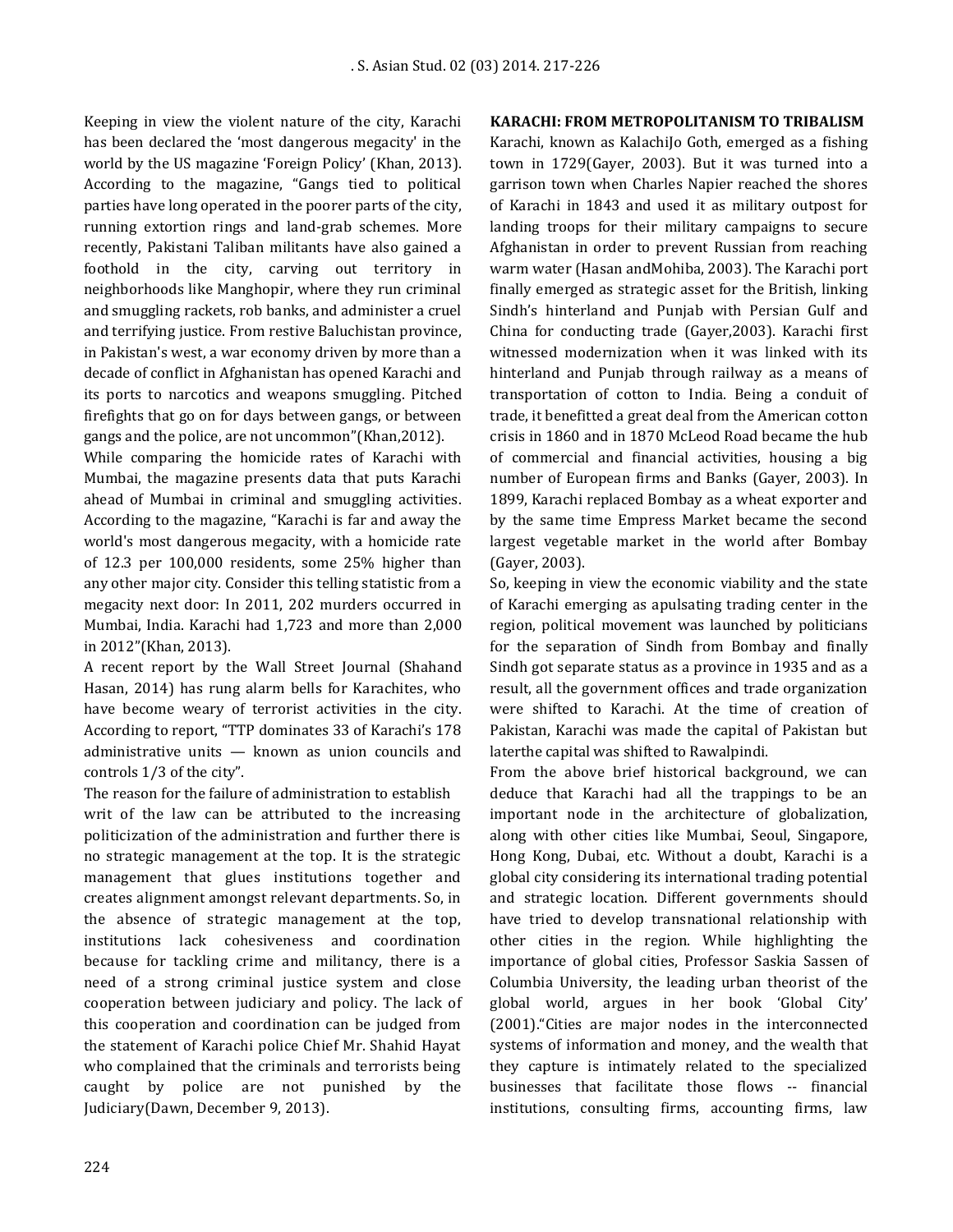firms, and media organizations. "…..these flows are no longer tightly bound to national boundaries and systems of regulation; so the dynamics of the global city are dramatically different than those of the great cities of the nineteenth century".

There is no doubt that Karachi has the dynamics of Sassen's 'global city' but those dynamics have been lost due to the failure of the city administration to create and maintain social order that is favorable for business and investment. Sadly, the Karachi is losing its metropolitan character and becoming more of the tribal society, which is characterized by increasing violence among different ethnic groups fighting over the control of power and resources. However, if Karachi wants to benefit from the gains that globalization brings to cities then Sindh and federal governments have to build institutions, improve governance and curb the spate of violence, crime and terrorist activities by giving autonomy to the cities' law enforcement agencies.

Keeping in view the above discussion, following steps are necessary to be taken in order to take Karachi out of administrative hole.

- There is a need to improve urban governance by having a participatory governance model with small Government and big society with "g" governance to liberate the city from the old and outdated governance system which has become more irrelevant and anarchic. It is top down and does not involve all the stakeholders; nor inspires confidence by ensuring autonomy of all the actors involved in it.
- There is a need to adopt the Wilsonian model of administration, separating politics from administration.
- Administration needs to be depoliticized and appointments and transfers be made on merit.
- There is a need of decriminalizing politics and dismantling of all the militant wings of all the political parties. If any political parties aids and abets any militant wing and is found involved in the subversive activities of kidnapping, torture and kidnapping, those political parties should be banned.
- The city administration should be completely free from the interference and influence of political parties and must focus on providing services in critical areas such as safety security to the citizens,

providing quality education, healthcare and other necessities of life that are considered essential for making life productive and useful.

- Address the issue of increasing population and build at least one lac houses per year in the city for people who are coming to the city in search of jobs.
- Regularize slums and they be provided with all the utilities of life such as education, health, sanitation and infrastructure.
- Government need to adopt a holistic approach and pay adequate attention to the development of the rural sector of the economy in order to stop the flow of people into cities as they are already facing resource constraints. If this flow is not stopped then there is possibility of civil war over the distribution of scare resources of the city.
- Attempts be made to shift manufacturing to other cities and Karachi must focus on the service sector. This way other cities will also develop and promote more jobs and improve the living standards of the people.

## **CONCLUSION**

Karachi has the entire wherewithal to be a global city serving as a front end face of the Pakistani Economy and accelerating the economies of other cities within Pakistan but unfortunately our rulers have not properly utilized the economic and strategic potential of Karachi. But due to ethnification of politics, weak and politicized administration and poor governance, this city is drifting towards tribalism where communities have been divided and living barricaded life. Crime is rampant and outlaws are on rampage to loot and plunder the city with impunity. They feel no fear of being punished as city administration has totally broken down, with dangerous consequences. However, for the peace and progress of Karachi, it is therefore imperative that the focus be made on building institutions, separating politics from administration and enhancing their capacity to provide people with essential services like health, education, sanitation, water and safety and security to the life and limb of people and decentralize power to grassroots level. There is a need of small government and big society so that it can manage its affairs for the betterment of the people of Karachi.

### **REFERENCES**

Alavi, Hamza.(1972, July-August). The State in Postcolonial Societies: Pakistan and Bangladesh.